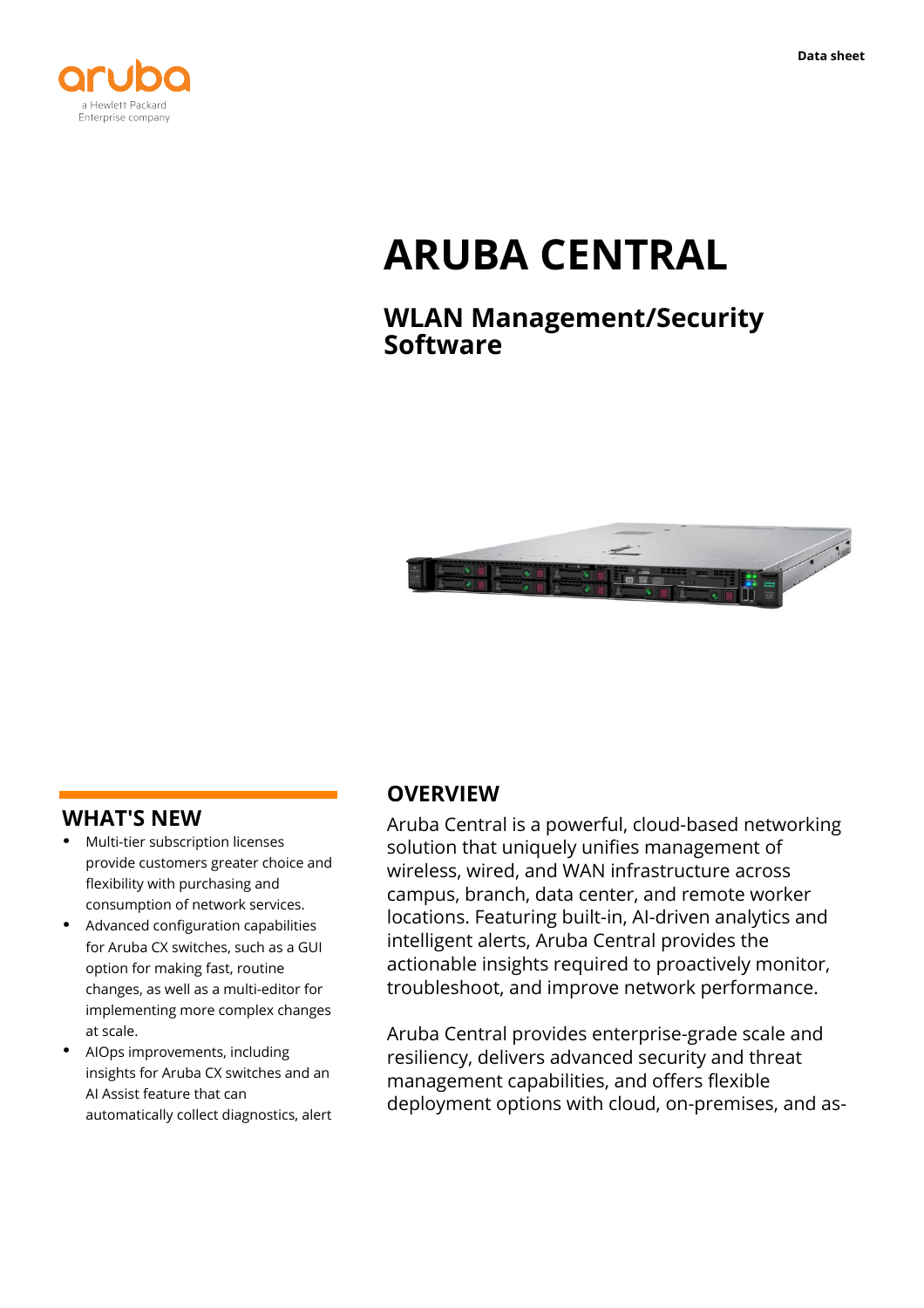admins, and even create support cases when an issue occurs.

- **·** An on-premises deployment model that delivers a cloud-like IT experience for greater agility and efficiency while helping maintain stringent security or compliance needs.
- **·** SD-WAN feature enhancements, including enhanced data plane troubleshooting, a WAN health dashboard, and better application visibility.
- **·** Improved integration with Aruba ClearPass Device Insight, including the ability to pull telemetry from SD-WAN gateways and instant access points to profile all connected clients.

a-service models, making it a perfect fit for large enterprises, as well as SMBs with limited IT personnel. A real-time summary of network-wide health is delivered through an intuitive dashboard that can be accessed from anywhere, including through a mobile app for on-the-go operations. Whether managing one location or several hundred, network management is now far simpler with Aruba Central.

## **FEATURES**

#### **AIOps for Wired, Wireless, and SD-WAN Infrastructure**

AI Insight provides actionable intelligence of the overall health of the network to simplify troubleshooting and boost overall performance.

Leveraging a common data lake hosted in the cloud, peer comparisons are available to crowdsource commonly encountered issues.

AI Search provides more advanced issue detection capabilities, simplifying Day 0 to Day 2 operations with context-based troubleshooting and guided remediation steps to quickly fix issues.

AI Assist brings support services to the forefront by using machine learning to perform search queries, automatically collect diagnostics, and proactively initiate a TAC service request, as needed.

Additional Wi-Fi and BLE analytics enable businesses to conduct contact tracing and location tracing to aid in COVID-19 responses.

#### **Enterprise Scale and Resiliency**

Aruba Central delivers higher scale and resiliency for enterprise campus, branch, and remote networks, with support for tens of thousands of devices in a single instance. Cloud, on-premises, and as-aservice options are available.

Advanced AOS capabilities like AirMatch, Live Upgrades, and clustering provide enhanced performance and reliability.

SD-WAN with new Cloud Connect functionality improves WAN performance, simplifies branch configurations, and enables seamless connectivity to AWS and Azure gateways.

Aruba Threat Defense enables IPS/IDS, while integration with Zscaler and Palo Alto provide advanced web security capabilities.

Using Aruba's micro branch, RAP, and SD-WAN light features, work from home, teleworker, and remote call center deployments are also supported.

#### **Simplified Deployment and Lifecyle Management**

Aruba Central provides zero-touch provisioning through a common configuration and deployment framework.

Manage Aruba CX switches alongside ArubaOS-S switches and convert existing Mobility Controllers and campus APs for investment protection.

A mobile installer app can be used to provision an access point, switch,

## aruba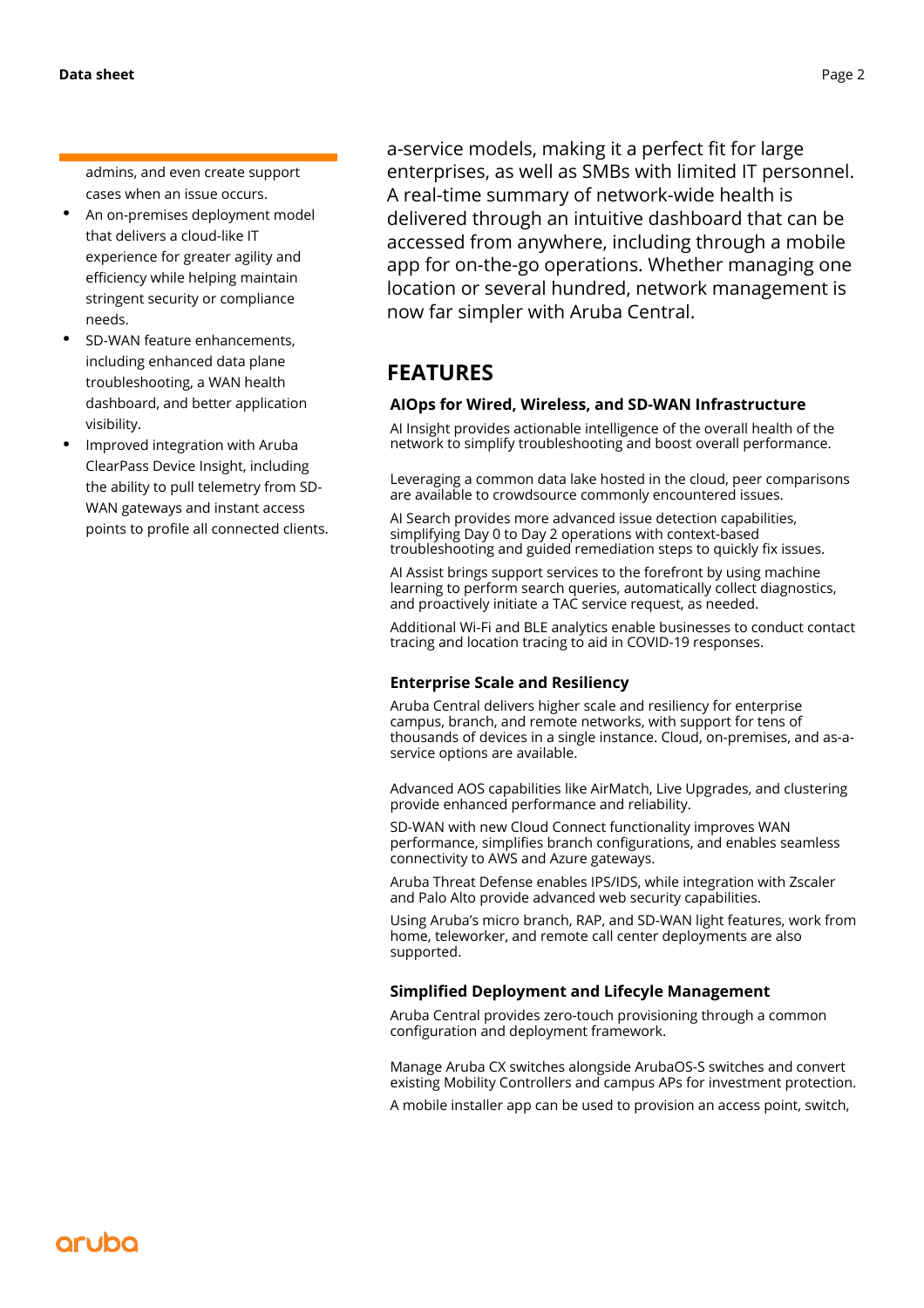or gateway – ideal for systems integrators or third-party contractors.

REST APIs are available through the API Gateway, and include protected OAuth access and rate-limiting capabilities.

View, analyze, and enforce policies for traffic based on individual applications, application categories, web categories, and web reputation.

# **Technical specifications Aruba Central**

| <b>Available SDK/APIs</b> | REST APIs for rich network context available through API Gateway with secure Oauth access and<br>rate-limiting capabilities.                                                                                                                                                                                                                                                                                                                                                                                                |
|---------------------------|-----------------------------------------------------------------------------------------------------------------------------------------------------------------------------------------------------------------------------------------------------------------------------------------------------------------------------------------------------------------------------------------------------------------------------------------------------------------------------------------------------------------------------|
| <b>Differentiator</b>     | Aruba Central can monitor, troubleshoot, provision and configure network -all in the cloud.<br>Central simplifies the deployment and management of Aruba Instant wireless LANs, switches<br>and branch gateways, while providing analytics for smarter business decisions.<br>A cloud solution, it offers a simple, secure and cost-effective way to manage and monitor Aruba<br>Instant APs and switches. It has advanced capabilities like customizable guest Wi-Fi and presence<br>analytics for better decision making. |